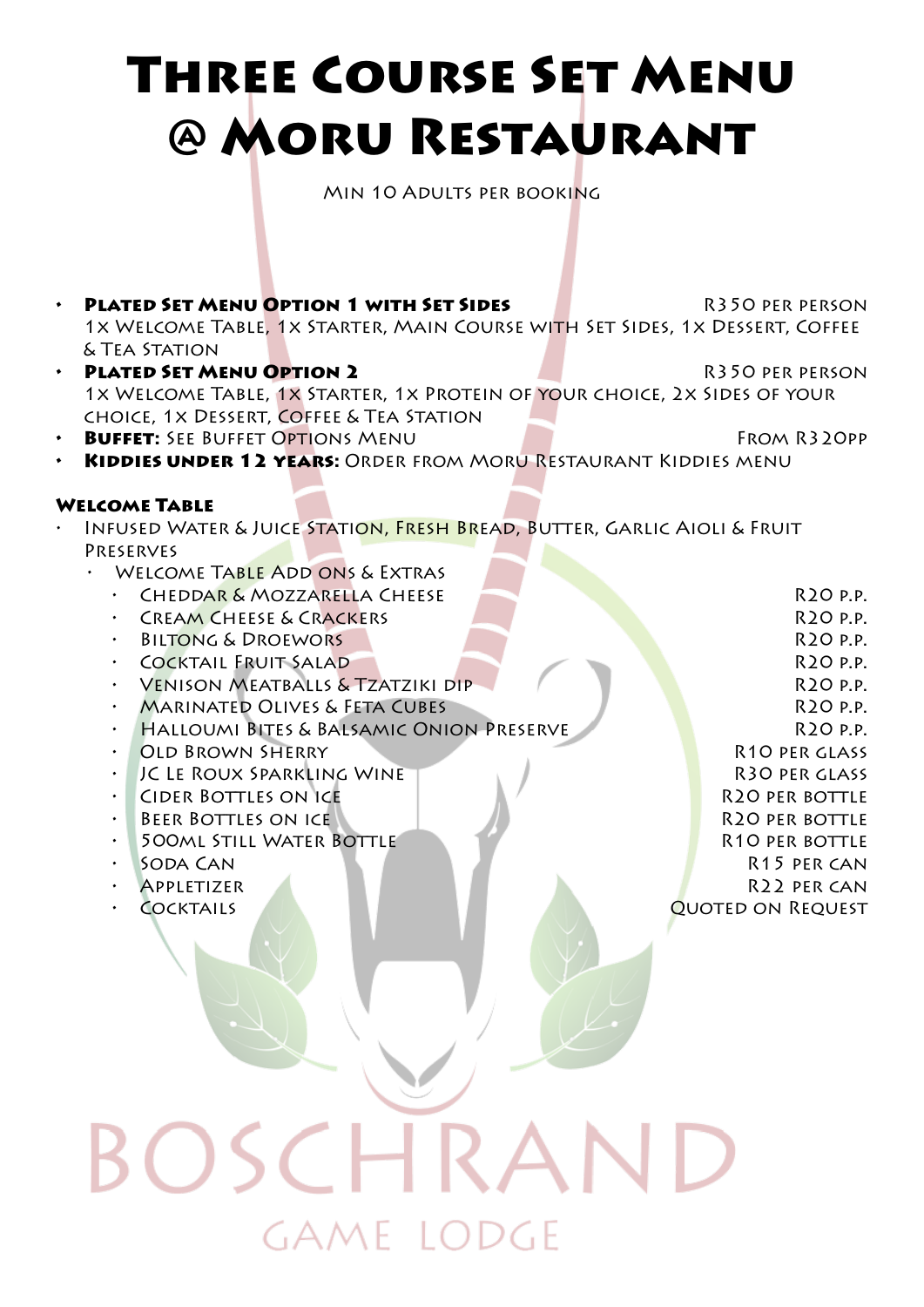### Plated Set Menu

### Plated Starters: Option 1 and 2 (Select 1)

### 1. Grilled Halloumi

Flame Grilled Halloumi Cheese Strips served with Sweet Chilli Sauce and Lemon Wheel

### 2. Mushroom & Biltong Soup

Creamy Soup with beef biltong, mushrooms and mozzarella, served with croutons

### 3. Crab Salad

Crab Meat with a creamy aioli sauce, cucumber, feta, tomato, celery, and seasonal fruit served on a bed of fresh lettuce

### 4. Quiche

Cheddar cheese crust filled with Sundried Tomatoes, Mozzarella, Feta & Olives served with a dollop of cream cheese and grilled chicken strips. • (V) replace chicken with halloumi as a vegetarian option

### 5. RISOTTO FRITTERS (V)

RISOTTO RICE STUFFED WITH CHEDDAR, MOZZARELLA AND FETA, FRIED TILL GOLDEN brown and crispy, served on a bed of lettuce.

### Plated Main Course

PLATED SET MENU FOR OPTION 1: MAIN COURSE WITH SET SIDES (SELECT 1)

### 1. Slider Trifecta

1x Beef Slider + 1x Chicken Slider + 1x Halloumi Slider, served with crispy fried potato chips, fresh salsa salad and coleslaw

### 2. Vegetarian Slider Trifecta

1x Grilled Mushroom Slider + 1x Potato Fritter Slider + 1x Halloumi Slider, served with crispy fried potato chips, fresh salsa salad and coleslaw

### 3. Chicken or Beef Nachos

SPICY, PLAIN OR VEGETARIAN.

Layers of fresh lettuce, cucumber and tomato topped with corn chips, avocado, cream cheese, homemade tomato salsa, grilled chicken or beef strips, cheddar, mozzarella and feta

# GAME TODGE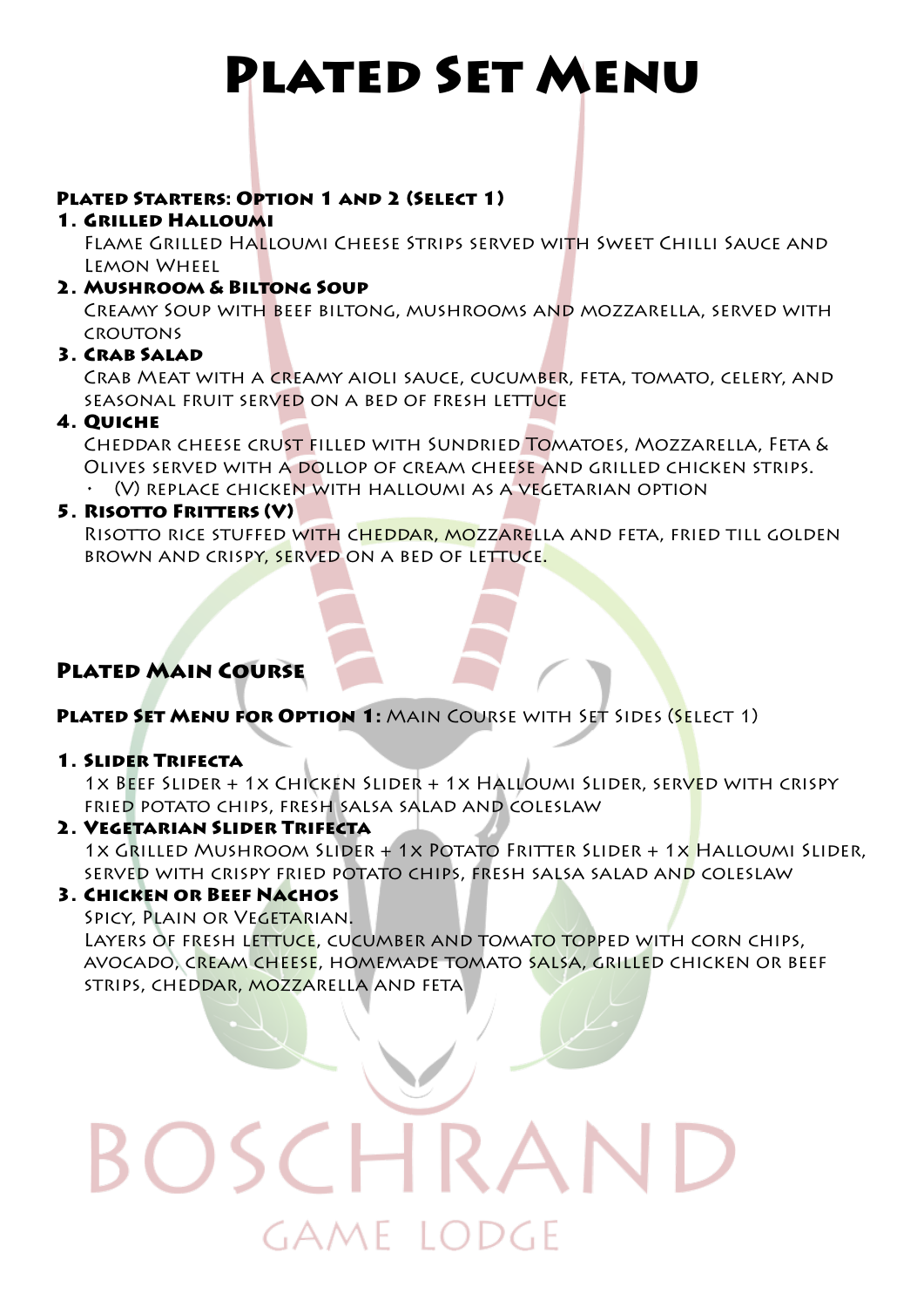### **PLATED SET MENU FOR OPTION 2: PROTEIN OPTIONS (SELECT 1)**

Add a 2nd Protein @ R50 per person extra

### 1. Grilled Beef Tower

A Grade Sirloin Steak, stuffed with cream cheese, sundried tomatoes & basil pesto, served with Hollandaise Sauce

### 2. Grilled Chicken Fillet

STUFFED WITH CREAM CHEESE, FETA AND PEPPADEWS, SERVED WITH HOLLANDAISE **SAUCE** 

### 3. GRILLED LAMB CHOPS

Prime cut lamb chops flame grilled and basted with our secret basting sauce served with a Fresh Tzatziki Sauce

### 4. Halloumi Cheese Bowl & Couscous (V)

Flavour packed tomato based vegetable stew with mixed peppers, baby marrow's, corn, onions, celery, aubergine and carrots, served with couscous and topped with flame grilled Halloumi Cheese

### 5. Quiche

Cheddar cheese crust filled with sundried tomatoes, mozzarella, feta & olives served with grilled chicken strips and a dollop of cream cheese

• (V) replace chicken with halloumi as a vegetarian option

### **PLATED SET MENU FOR OPTION 2: SIDES - SELECT 2**

Add a 3rd side @ R30 per person extra

1. Individual Potato Bake

BAKED POTATO HALVES STUFFED WITH BACON AND CHEESE

- 2. RUSTIC CUT CHIPS Rough cut potato chips fried till golden brown and crispy
- 3. RISOTTO FRITTERS Stuffed with cheddar, mozzarella and feta, fried till golden brown and crispy
- 4. Caramel Pumpkin Tart

Baked Pumpkin tartlets with honey and coconut shavings

- 5. Ratatouille Flavour packed tomato based vegetable stew with mixed peppers, baby marrow's, corn, onions, celery, aubergine and carrots
- 6. Spinach & Feta spanakopita Creamy spinach & feta wrapped in a phyllo parcel
- 7. Side Salad

Lettuce, Cucumber, Tomato, Feta, Olives, Onions, Croutons

8. Mediterranean Vegetables

Mixed Peppers, Carrots, Cabbage, Patti Pans, Baby Marrows, Corn and Onions Grilled and drizzled with a sweet balsamic reduction

## Same Todge